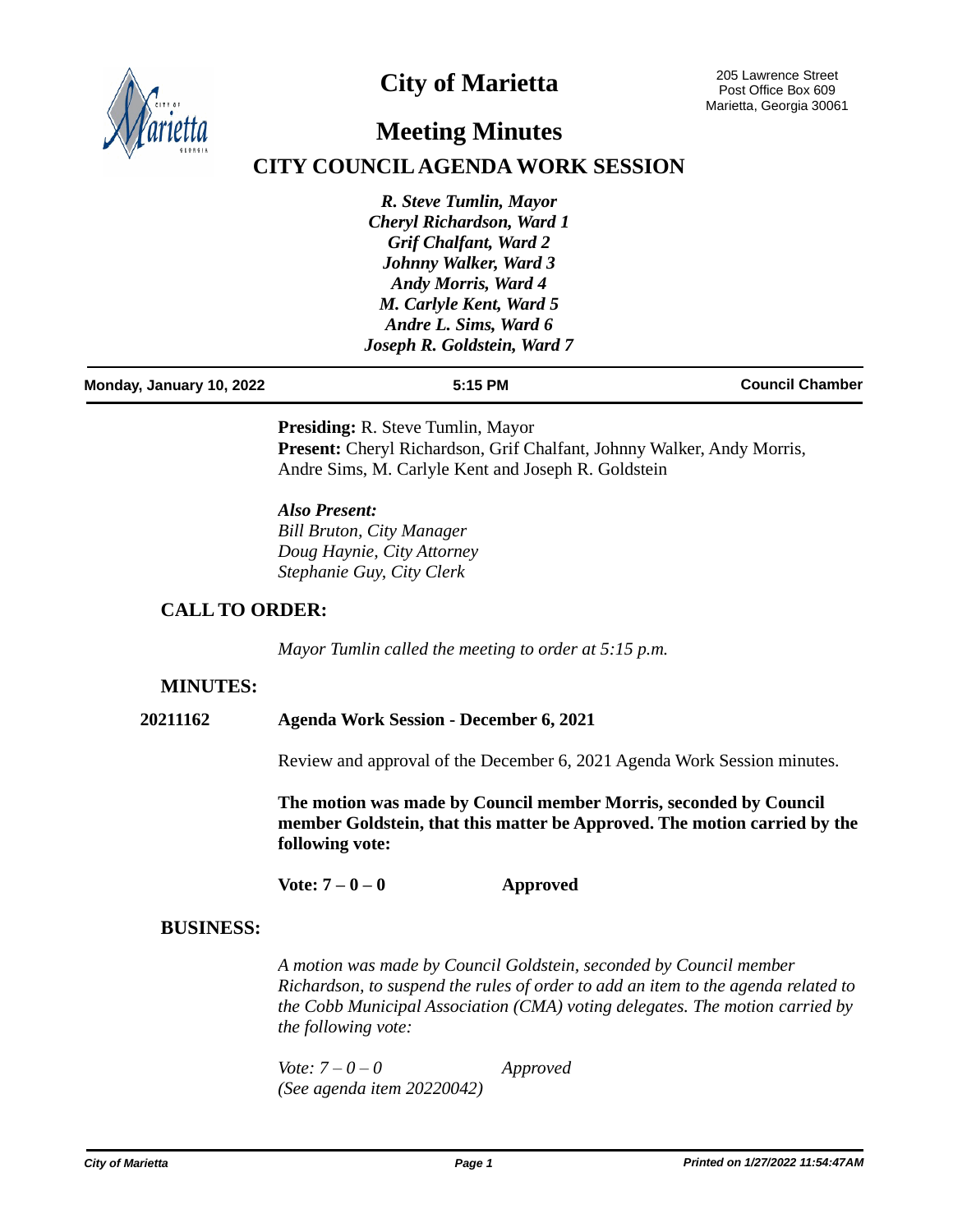| 20220032 | <b>BLW Report</b><br>Council Member Andy Morris gives the Board of Lights and Water (BLW) report<br>for the meeting held on Monday, January 10, 2022.                                                                                                        |                                                                            |  |
|----------|--------------------------------------------------------------------------------------------------------------------------------------------------------------------------------------------------------------------------------------------------------------|----------------------------------------------------------------------------|--|
|          |                                                                                                                                                                                                                                                              |                                                                            |  |
|          | Council member Morris gave the BLW report.                                                                                                                                                                                                                   |                                                                            |  |
|          | The motion was made by Council member Morris, seconded by Council<br>member Richardson, that this matter be Recommended for Approval -<br><b>Consent Agenda. The motion carried by the following vote:</b>                                                   |                                                                            |  |
|          | Vote: $7 - 0 - 0$                                                                                                                                                                                                                                            | Recommended for Approval – Consent Agenda                                  |  |
| 20211122 | Laurel Park Tennis Center Independent Contractor Agreement Renewal                                                                                                                                                                                           |                                                                            |  |
|          | Motion approving the 1st Modification to the Independent Contractor Agreement<br>with Tennis Dynamics, LLC., extending the term for operations of the Laurel<br>Park Tennis Center until December 31, 2025.                                                  |                                                                            |  |
|          | The motion was made by Council member Morris, seconded by Council<br>member Goldstein, that this matter be Recommended for Approval –<br><b>Consent Agenda. The motion carried by the following vote:</b>                                                    |                                                                            |  |
|          | Vote: $7 - 0 - 0$                                                                                                                                                                                                                                            | Recommended for Approval – Consent Agenda                                  |  |
| 20211127 |                                                                                                                                                                                                                                                              | <b>Custer Park Soccer Complex Independent Contractor Agreement Renewal</b> |  |
|          | Motion approving the 1st Modification to the Independent Contractor Agreement<br>with the YMCA of Metro Atlanta through its McCleskey-N.E. Cobb Branch,<br>extending the term for operations of the Custer Park Sports Complex through<br>December 31, 2025. |                                                                            |  |
|          | The motion was made by Council member Morris, seconded by Council<br>member Goldstein, that this matter be Recommended for Approval –<br><b>Consent Agenda. The motion carried by the following vote:</b>                                                    |                                                                            |  |
|          | Vote: $7 - 0 - 0$                                                                                                                                                                                                                                            | Recommended for Approval – Consent Agenda                                  |  |
| 20211124 | <b>Unexpired Contracts</b>                                                                                                                                                                                                                                   |                                                                            |  |
|          | Motion to approve certain unexpired contracts to ratify in accordance with<br>Section 36-30-3 of the Official Code of Georgia Annotated (O.C.G.A.).                                                                                                          |                                                                            |  |
|          | The motion was made by Council member Morris, seconded by Council<br>member Richardson, that this matter be Recommended for Approval –<br><b>Consent Agenda. The motion carried by the following vote:</b>                                                   |                                                                            |  |
|          | Vote: $7 - 0 - 0$                                                                                                                                                                                                                                            | Recommended for Approval – Consent Agenda                                  |  |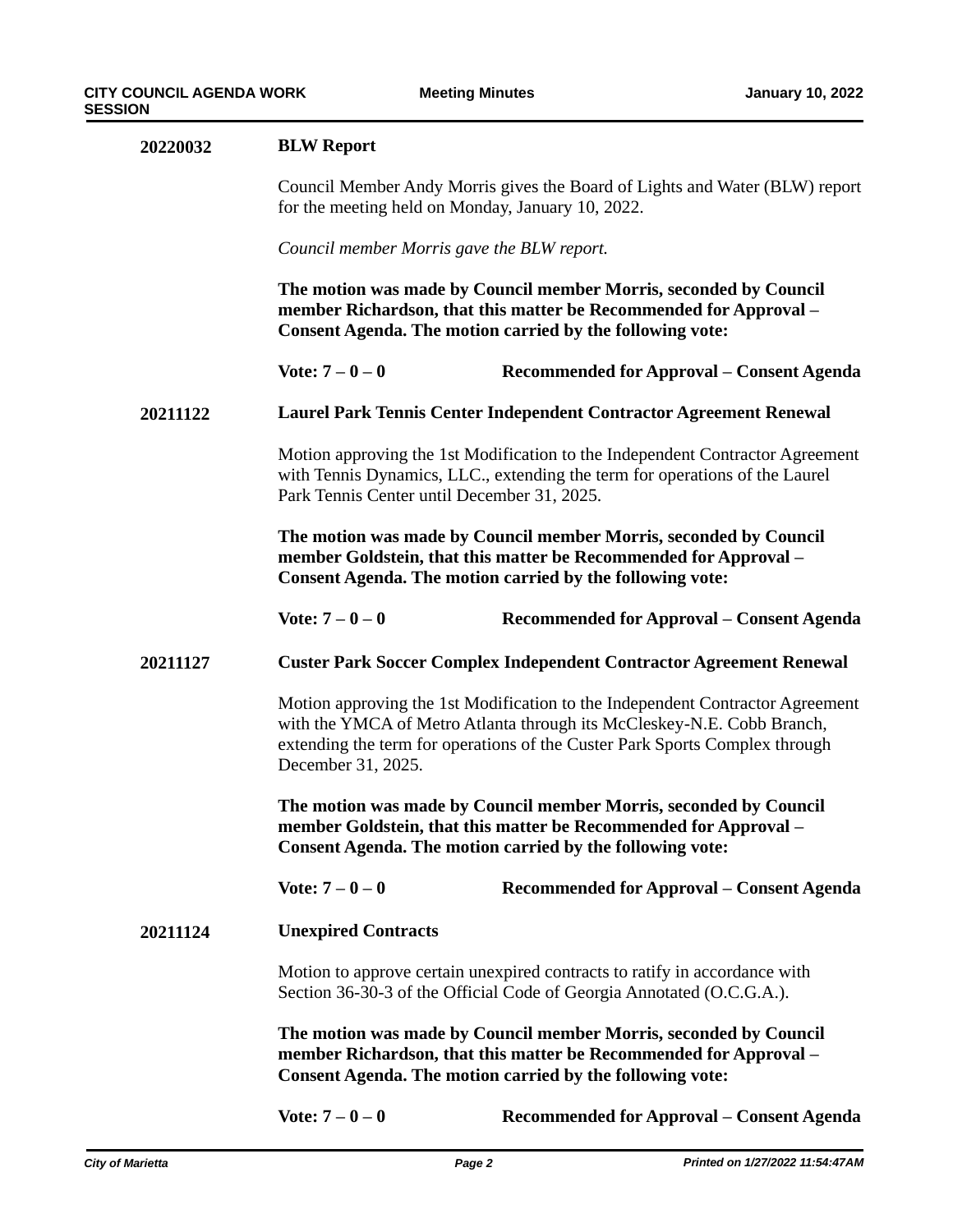#### **20211126 2022 City of Marietta Comprehensive Plan Steering Committee**

Designate at least one member of Council to serve on the comprehensive plan steering committee.

*Motion to designate Council members Kent and Goldstein to serve on the comprehensive plan steering committee.*

**The motion was made by Council member Richardson, seconded by Council member Morris, that this matter be Recommended for Approval – Consent Agenda. The motion carried by the following vote:**

**Vote: 7 – 0 – 0 Recommended for Approval – Consent Agenda**

*Council member Goldstein stepped down from the dais prior to the discussion related to 74 North Park Square.*

#### **20220015 74 North Park Square**

Discussion about the blighted property located at 74 North Park Square. "The Vacant Hole on The Marietta Square". This property has had a negative economic impact on our downtown area, attracts rodents and is an eyesore and has become unsanitary. Consideration of possible condemnation.

*Council Member Goldstein discloses that Marietta Properties, LLC is the owner of the property at 67-87 North Park Square. Philip M. Goldstein is the owner and manager of Marietta Properties, LLC. Philip M. Goldstein is the father of Council Member Goldstein. Council Member Goldstein will not participate in the discussion or vote on this item in his official capacity as a Council Member.*

*Discussion was held. There was general agreement to direct staff to look at all blighted property within the City to determine the necessary course of action.*

#### **Discussed**

*Council member Goldstein returned to the dais.*

#### **20220028 Annual Financial Audit Report FY2021**

Motion to receive and file the FY2021 Annual Financial Audit Report.

#### **Tabled**

#### **20220033 Draft City Council Agenda**

Review and approval of the Wednesday, January 12, 2022, DRAFT City Council Agenda.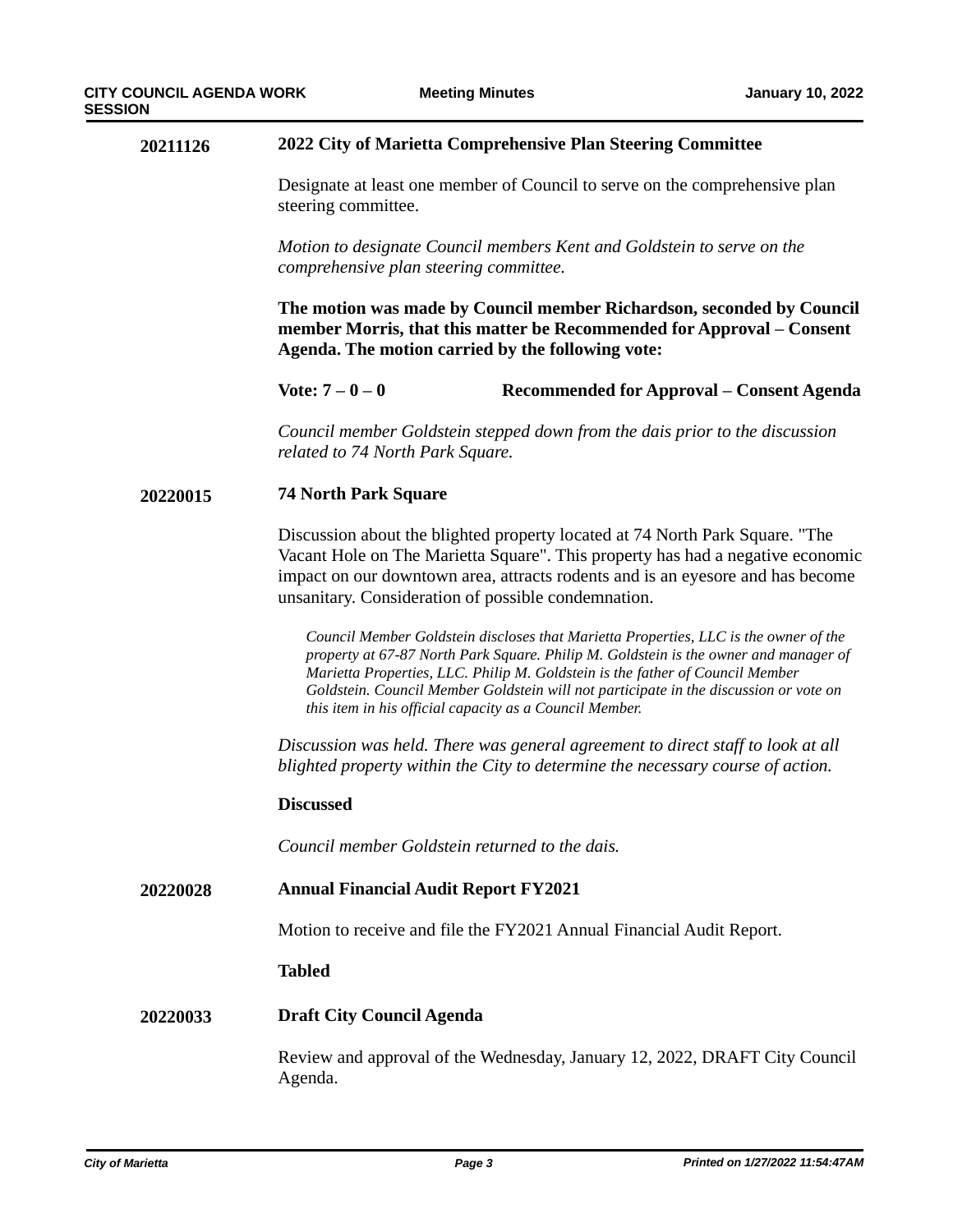*-under Minutes: Agenda items 20211064, 20211164, 20211165 and 20220027 were added to the consent agenda.*

*-under Council Appointments: Agenda items 20220042, 20211139, 20211130 and 20220016 were added to the consent agenda.*

*-under Ordinances: Agenda item 20211077 was added to the consent agenda as a Motion to Table.*

*-under City Attorney: Agenda items 20220019 and 20220038 were added to the consent agenda.*

*-under Economic/Development: Agenda item 20211110 was added to the consent agenda.*

*-under Judicial/Legislative: Agenda item 20211123 was added to the consent agenda.*

*-under Public Works: Agenda items 20211114 and 20211115 were added to the consent agenda.*

#### **Discussed**

#### **20220042 Cobb Municipal Association 2022 Delegates**

Appointment of voting delegates for the Cobb Municipal Association (CMA) business meetings.

*Motion to appoint Council Members Richardson and Kent as voting delegates for the Cobb Municipal Association (CMA) business meetings.*

**The motion was made by Council member Goldstein, seconded by Council member Sims, that this matter be Recommended for Approval – Consent Agenda. The motion carried by the following vote:**

**Vote: 7 – 0 – 0 Recommended for Approval – Consent Agenda**

**20220034 Executive Session**

Executive Session to discuss legal, personnel, and/or real estate matters.

**A motion was made in open session by Council member Richardson, seconded by Council member Sims, to enter an Executive Session to discuss real estate acquisition/disposition. The motion carried by the following vote:**

**Vote: 6 – 1 – 0 Approved** Voting Against: Joseph R. Goldstein

The executive session was held.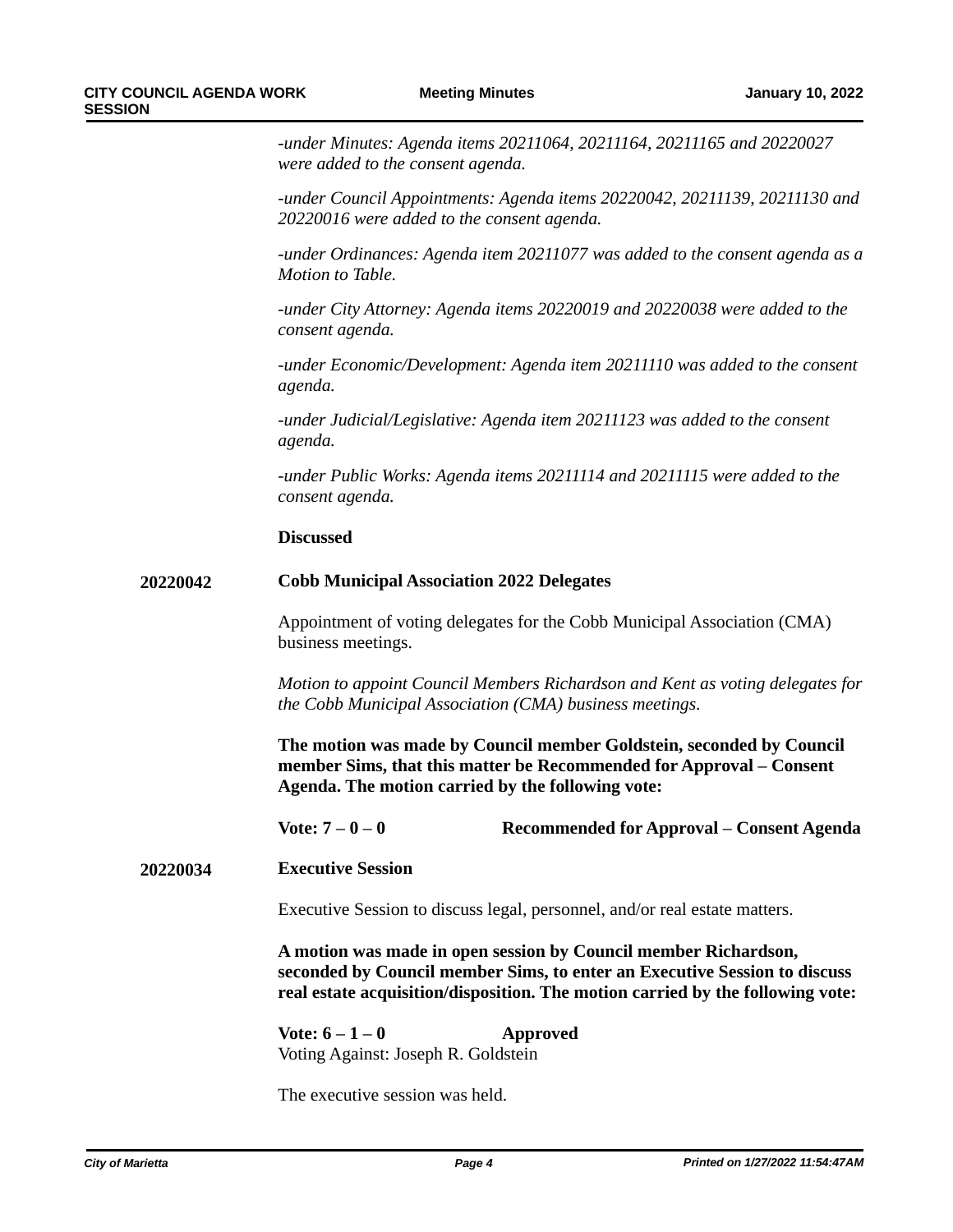**A motion was made in open session by Council member Richardson, seconded by Council member Chalfant, to exit the Executive Session. The motion carried by the following vote:** 

#### **Vote: 7 – 0 – 0 Approved**

*Following the executive session, the following motions were made:*

*1.) A motion was made by Council member Chalfant, seconded by Council member Richardson, to suspend the rules of order to add an item to the agenda related to property located at 770 Polk Street. The motion carried by the following vote:*

*Vote: 7 – 0 – 0 Approved*

*A motion was made by Council member Chalfant, seconded by Council member Walker, authorizing acquisition of an easement at 770 Polk Street for the purpose of constructing the Polk Street at Mountain View Road Project in exchange for \$8,913.00. The motion carried by the following vote:*

*Vote: 7 – 0 – 0 Recommended for Approval - Consent Agenda*

*2.) A motion was made by Council member Chalfant, seconded by Council member Richardson, to suspend the rules of order to add an item to the agenda related to property located at 36 Marietta Walk Trace. The motion carried by the following vote:*

*Vote: 7 – 0 – 0 Approved*

*A motion was made by Council member Chalfant, seconded by Council member Goldstein, authorizing acquisition of easements at 36 Marietta Walk Trace from Marietta Walk Homeowners Association Inc. for the purpose of constructing the Powder Springs Streetscape - Sandtown Rd to S Marietta Parkway Project in exchange for \$6,650.00 and the stipulation as listed below.*

*1. All trees and shrubs removed and damaged during construction shall be replaced in kind.* 

*The motion carried by the following vote:*

*Vote: 7 – 0 – 0 Recommended for Approval - Consent Agenda*

*3.) A motion was made by Council member Chalfant, seconded by Council member Goldstein, to suspend the rules of order to add an item to the agenda related to property located at 920 Cobb Parkway South. The motion carried by the following vote:*

*Vote: 7 – 0 – 0 Approved*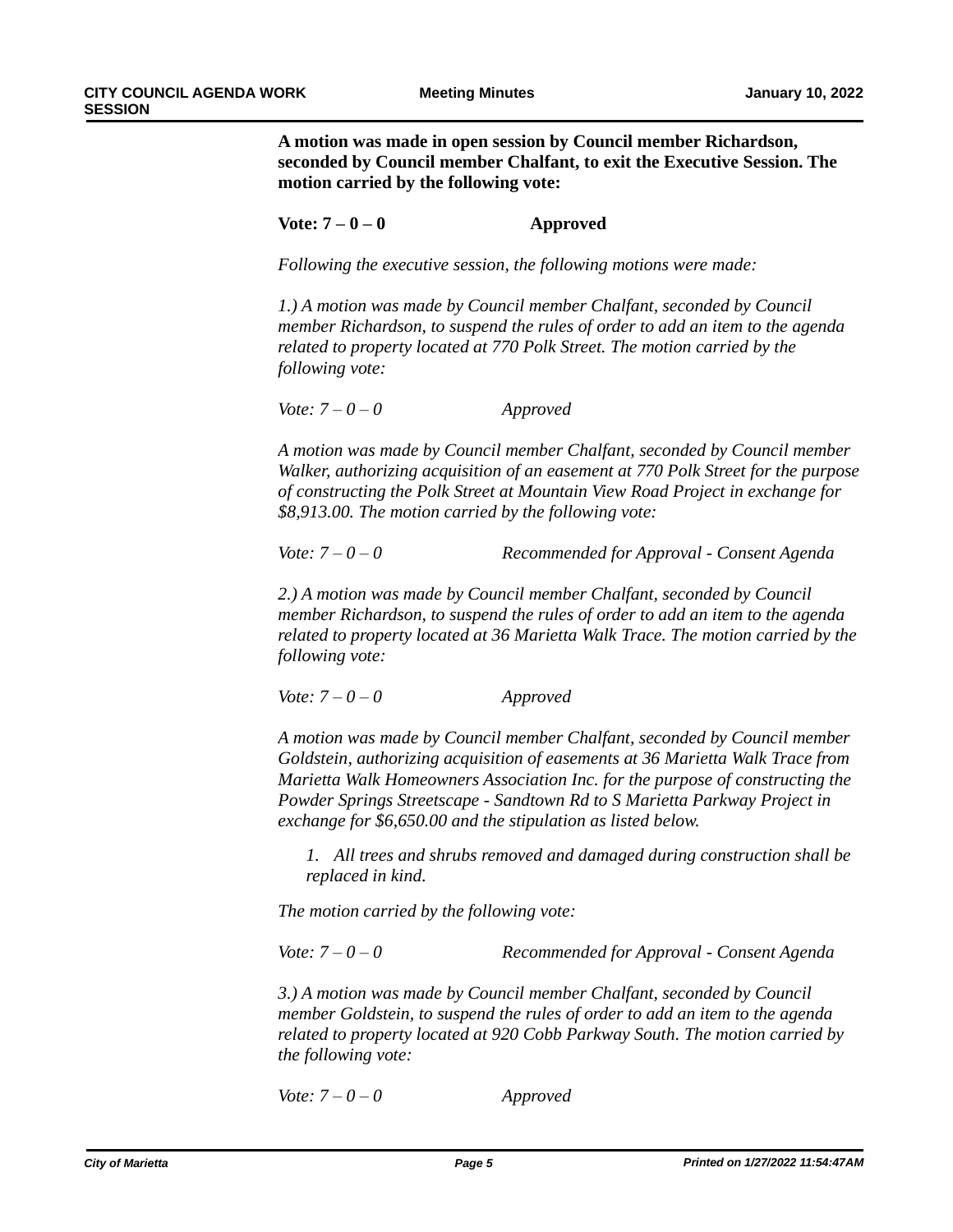*A motion was made by Council member Chalfant, seconded by Council member Goldstein, authorizing acquisition of easements at 920 Cobb Parkway South from Waffle House, Inc. for the purpose of constructing the Rottenwood Creek Trail Phase I Project in exchange for \$129,280.00. The motion carried by the following vote:*

*Vote: 7 – 0 – 0 Recommended for Approval - Consent Agenda*

*4.) A motion was made by Council member Chalfant, seconded by Council member Richardson, to suspend the rules of order to add an item to the agenda related to property located at 1401 Barclay Circle. The motion carried by the following vote:*

*Vote: 7 – 0 – 0 Approved*

*A motion was made by Council member Chalfant, seconded by Council member Sims, authorizing acquisition of easements at 1401 Barclay Circle from Yvonne Tillem for the purpose of constructing the Rottenwood Creek Trail Phase I Project in exchange for \$16,850.00. The motion carried by the following vote:*

*Vote: 7 – 0 – 0 Recommended for Approval - Consent Agenda*

*5.) A motion was made by Council member Chalfant, seconded by Council member Richardson, to suspend the rules of order to add an item to the agenda related to property located at 540 Powder Springs Street. The motion carried by the following vote:*

*Vote: 7 – 0 – 0 Approved*

*A motion was made by Council member Chalfant, seconded by Council member Goldstein, authorizing acquisition of Powder Springs Street Project Parcel 29, 540 Powder Springs Street, owned by Club Office Park Homeowner's Association for the amount of \$31,300.00. The motion carried by the following vote:*

*Vote: 7 – 0 – 0 Recommended for Approval - Consent Agenda*

*6.) A motion was made by Council member Chalfant, seconded by Council member Richardson, to suspend the rules of order to add an item to the agenda related to property located at 686 Powder Springs Street.* 

*The motion carried by the following vote:*

*Vote: 7 – 0 – 0 Approved*

*A motion was made by Council member Chalfant, seconded by Council member Goldstein, authorizing acquisition of Powder Springs Street Project Parcel 5, 686 Powder Springs Street, owned by Eagle Lube Land for the amount of \$18,500.00.*